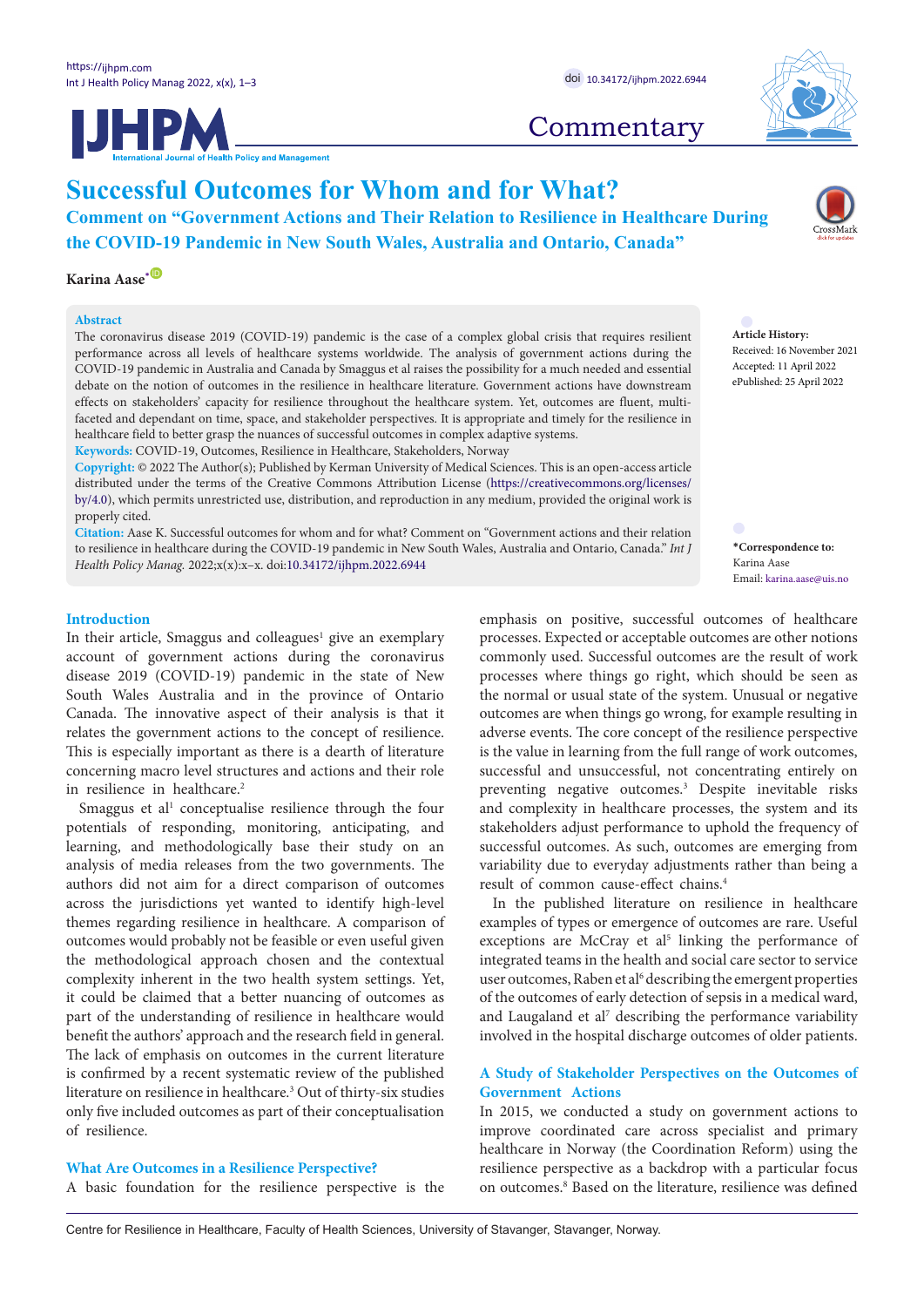as the ability of a healthcare system to succeed under varying conditions to increase the proportion of intended and acceptable outcomes.<sup>9</sup>

The Norwegian Coordination reform was originally set out to improve the patient flow between hospitals and primary care institutions and to overcome challenges with delayed discharge better known as 'bed blocking' (ie, patients blocking beds in specialist care while awaiting municipal services). Financial measures were implemented to facilitate rapid discharge involving municipal co-financing of the specialist healthcare services including financial responsibility for patients ready for discharge. The study involved patients and their carers, specialist healthcare professionals and primary care professionals, and found that the three stakeholders viewed the outcomes of the reform quite differently. Taken from a hospital perspective, outcomes imposed by the reform were perceived mainly as successful. Taken from a primary care perspective, the picture was more nuanced and outcomes were perceived as variable and sometimes problematic. The patient and carer perspective adds further complexity to the comprehension of outcome as it reported mainly negative outcomes in the forms of poor involvement, unpreparedness, insecurity, stress, and the physical and mental challenges induced by an increase in the number of care transitions postdischarge.

In sum, the downstream effects of the government actions to improve continuity of care could be deemed successful from one perspective but not from the viewpoint of others. This might also be the case for upstream effects of adjustments made at the local level of the healthcare system. What is valued as a successful outcome of a resilient performance at a practice level is not necessarily valued as positive at a higher level as the practice adjustment is then seen in relation to other practices of the system. In fact, local resilient performance might induce vulnerability in the system as a whole.<sup>10</sup>

#### **Outcomes in the Governance of the COVID-19 Pandemic**

The governance of the COVID-19 pandemic makes a highly interesting case for studying the fluent and emergent properties of outcomes in a complex adaptive healthcare system. Smaggus et al<sup>1</sup> find that government actions in the face of the pandemic are characterised by monitoring and responding, while learning and anticipation are less pronounced. The authors conclude that the official communications issued by the governments of New South Wales and Ontario focused on the reactive aspects of resilience. This might also have consequences for the relative weight the governments put on outcomes where direct and short-term outcomes could potentially be prioritised.

With a high degree of uncertainty during the COVID-19 pandemic, government actions may have intended and unintended outcomes, acceptable or unacceptable. Outcomes in a large-scale crisis is as such an emergent phenomenon that furthermore will change over time and space. In the early phases of the pandemic mortality, frequency of infected citizens, and availability of hospital beds and ventilators might constitute the essential outcomes. In later phases mental health of adolescents and older persons, or staff burnout might be vital to include as the basis for government actions. Outcomes of a global pandemic will also entail spatial differences where for example healthcare staff capacity differs across countries. An integrative review documents that data from the United States showed a decrease in staff resilience, whereas participants from China had increased resilience compared with pre-pandemic levels.<sup>11</sup>

Smaggus et al<sup>1</sup> discuss important challenges for learning and anticipation in the governments' COVID-19 actions due to the novelty of possible threats, the degree of uncertainty, the level of interconnections and interdependencies, and the need to change course if chosen measures or guidance proved counterproductive. These same issues have direct consequences for the understanding of outcomes in the context of a pandemic. In this lies the recognition that specific outcomes in a complex crisis are rarely final endpoints. Most outcomes are themselves positive and/or negative influences contributing to subsequent outcomes and stages. In this process, learning and reflecting is crucial, while time to do so is a limited resource. The knowledge base is constantly insufficient, posing challenges for the anticipation of the complex web of short-term and long-term, direct and indirect outcomes. As Smaggus and colleagues<sup>21</sup> analysis is conducted in a period in which the pandemic was in a midway phase (December 2019 to August 2020) it would be important to continue the analysis to see whether the resilience potentials of anticipation and learning were more pronounced in governments' actions as their knowledge bases increase.

#### **Implications**

The COVID-19 pandemic case as analysed by Smaggus et al<sup>1</sup> and further discussed here accentuates the view of outcomes as an emergent phenomenon dependant on the resilience potentials of learning and anticipation. In the resilience in healthcare literature there is a need to clarify the notion of acceptable, successful outcomes, for whom and for what. Different outcomes represent different judgement of values that need to be explored and acknowledged in order to be able to share a common ground on what constitutes outcomes. Researchers and healthcare systems need to be able to differentiate types of outcomes related to different stakeholder groups, and to characterise the emergent properties of outcomes across time and space. Such development should also better integrate outcomes in a clinical and health services perspective with the broader outcomes in a public health and population level perspective.

## **Ethical issues**

Not applicable.

#### **Competing interests**

Author declares that she has no competing interests.

#### **Author's contribution**

KA is the single author of the paper.

#### **References**

- 1. Smaggus A, Long JC, Ellis LA, Clay-Williams R, Braithwaite J. Government actions and their relation to resilience in healthcare during the COVID-19 pandemic in New South Wales, Australia and Ontario, Canada. *Int J Health Policy Manag*. 2021. doi:[10.34172/ijhpm.2021.67](https://doi.org/10.34172/ijhpm.2021.67)
- 2. Berg SH, Akerjordet K, Ekstedt M, Aase K. Methodological strategies in resilient health care studies: an integrative review. *Saf Sci*. 2018;110(Pt